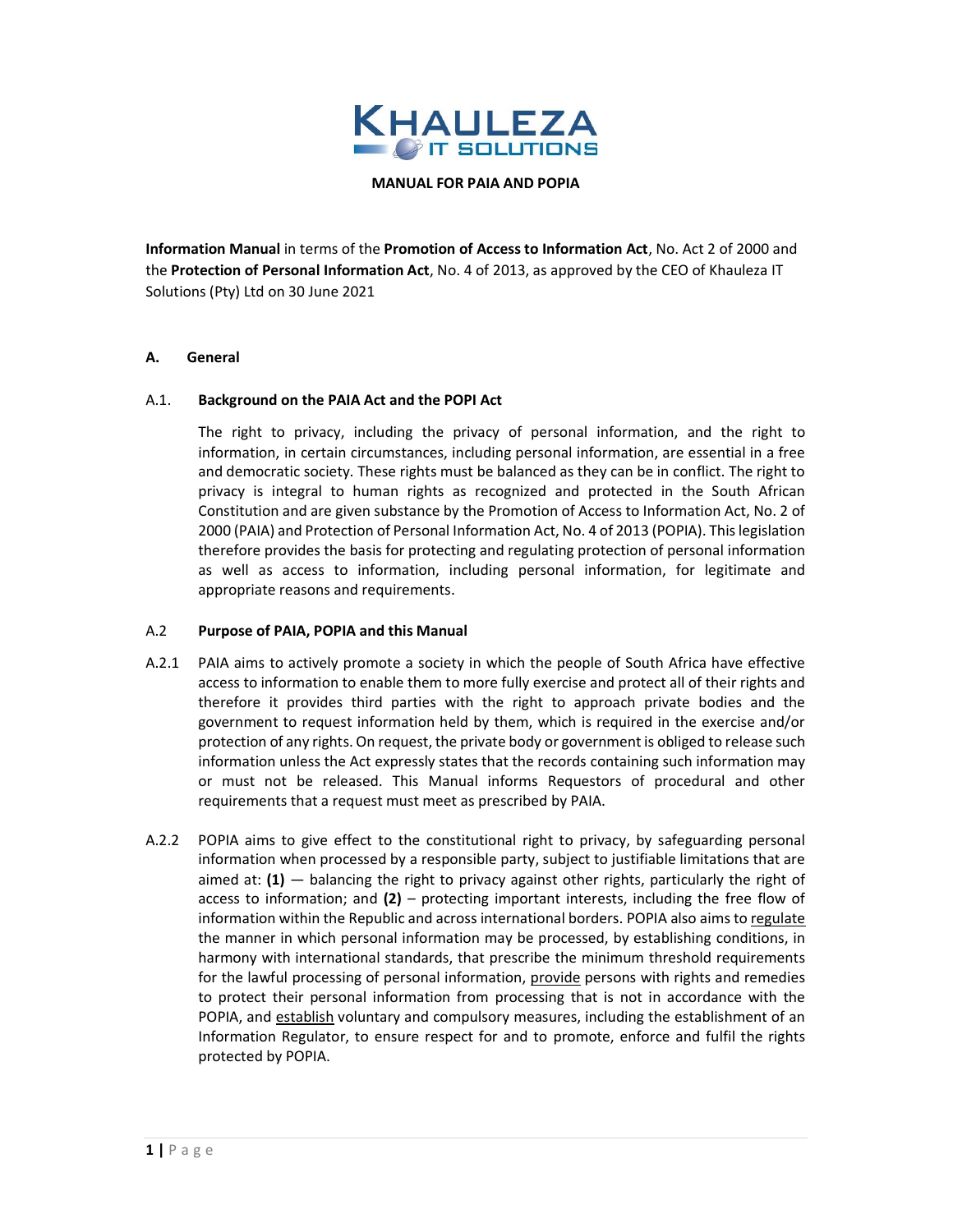- A.2.3 This Manual aims to inform the request for Records and provides the requirements and guidelines to an individual or entity wishing to obtain Records. It should be noted that Records are not available as a matter of course but subject to the provisions of the Acts.
- B. This Manual will be updated from time to time and it is advised that any user hereof ensures, by liaising with the Information Offices, that such user has at his/her/its disposal the latest version.

## Definitions and Abbreviations

- Entity means Khauleza IT Solutions Proprietary Limited.
- Information Officer means the Information Officer of the Entity as contemplated by the Acts, the contact details of whom, for purposes of this Manual and the Acts can be found on the  $2^{nd}$  page hereof.
- Manual means this document, any annexes or appendices and any amendments or addenda hereto.
- PAIA Promotion of Access to Information Act.
- PI (were used) means Personal Information as defined in POPIA.
- POPIA the Protection of Personal Information Act, 4 of 2013.
- $\textbf{Reords}$  the records and information listed and contemplated in this Manual and/or contemplated in the Acts.
- **SAHRC** South Africa Human Rights Commission, the contact details of which, for purposes of this Manual and the Acts can be found on the  $3<sup>rd</sup>$  page hereof.
- the Acts means the Promotion of Access to Information Act, No. 2 of 2000 and the Protection of Personal Information Act, No. 4 of 2013.

### 1. Introduction to the Entity

We provide Managed ICT Services ranging from Maintenance Services, Helpdesk, Procurement, IMACD (Installations, Moves, Additions, Changes and Disposals), Print Management Solutions, File Servers, Networks and the establishment of Communications Infrastructure. We have defined and implemented "Extended Services" in support of our Primary Services and these are based on Logistics Management and Centralised Repair Centres. These services enhance our efficiency in ensuring a high level of "uptime" of the Distributed

### 2. Particulars in terms of Section 51

### 2.1 Contact Details

- 2.1 Khauleza IT Solutions Proprietary Limited ("the Entity")
- 2.2 Postal Address: P.O. Box 36013, Menlo Park, 0102
- 2.3 E-mail address: alisha.moodley@khauleza.co.za
- 2.3 Physical Address: 61 George Storrar Drive, Groenkloof, Pretoria, 0181
- 2.4 Telephone Number: +27 (0)12 346 0036
- 2.5 Web Address: www.khauleza.co.za
- 2.6 Information Officer: Alisha Moodley
- 2.7 Email Address of Information Offices: alisha.moodley@khauleza.co.za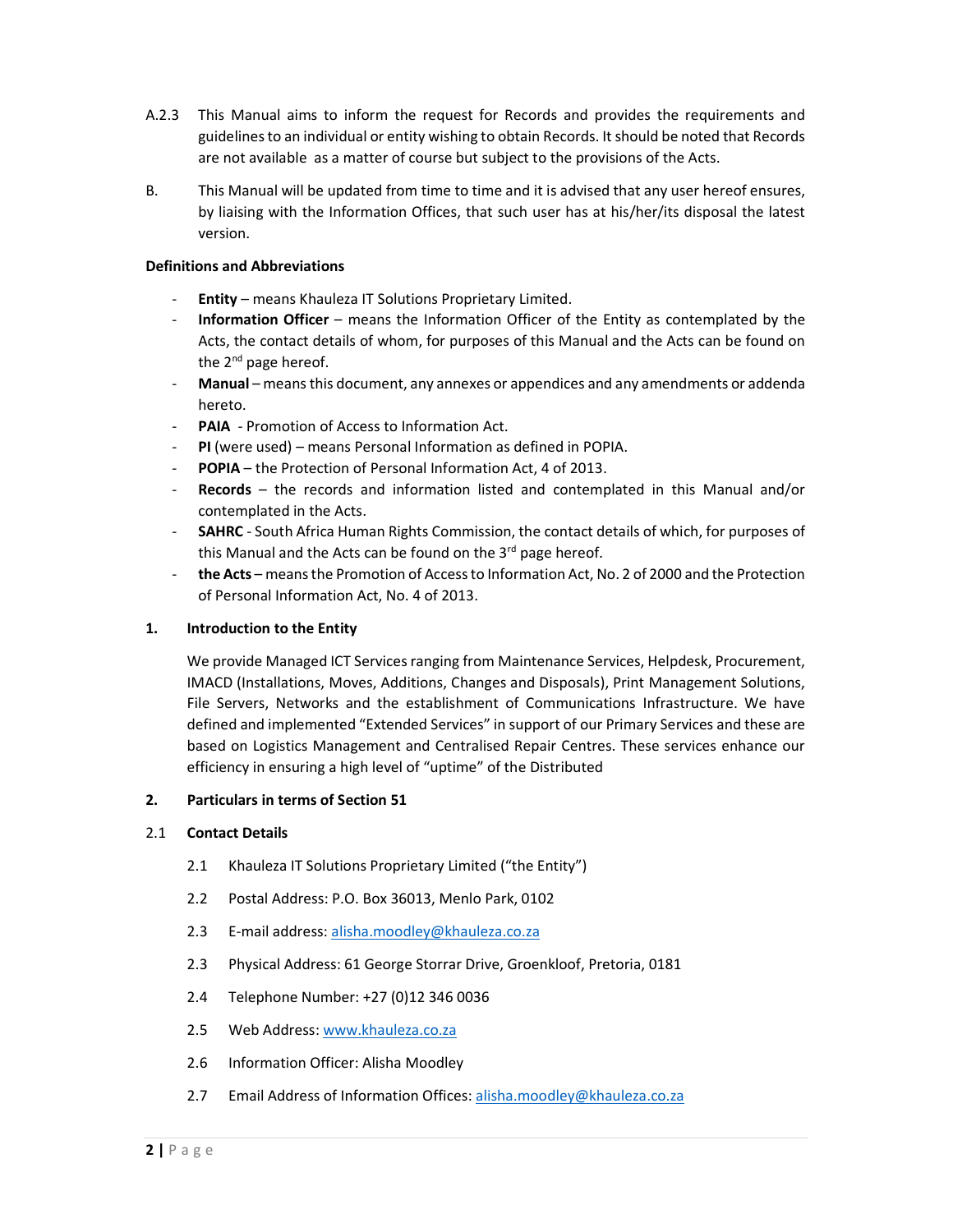# 2.2 Section 10 Guide

The South African Human Rights Commission (SAHRC) published a "Guide on how to use the Promotion of Access to Information Act 2 of 2000" which is available on the SAHRC website www.sahrc.org.za. Queries are to be directed to:

The South African Human Rights Commission; PAIA Unit - The Research and Documentation Department; Postal Address: Private Bag 2700, Houghton, 2041; Telephone Number: +27 11 877 3600; Fax Number: +27 11 484 7146; Web Address: www.sahrc.org.za; Email Address: paia@sahrc.org.za.

# 2.3 Other Legislation Records

Records (as amended) that are or may be available in terms of other legislation, in as far as such legislation is operative or applicable to the Entity at a relevant period or time, are as follows:  $(1)$  – the Basic Conditions of Employment, No. 75 of 1997; (2) – the Broad Based Black Economic Empowerment Act, No. 53 of 2003; (3) – the Companies Act, No. 61 of 1973; (4) – the Consumer Protection Act, No. 68 of 2008; (5) – the Compensation for Occupational Injuries and Health Diseases Act, No.130 of 1993; (6) – the Constitution of the Republic of South Africa, No. 108 of 1996; (7) – the Copyright Act, No. 98 of 1978; (8) – the Credit Agreements Act No. 75 of 1980; (9) – the Currency and Exchanges Act No. 9 of 1933; (10) – the Customs and Excise Act, No. 91 of 1964; (11) – the Debt Collectors Act, No. 114 of 1998;  $(12)$  – Disaster management Act, No. 57 of 2002;  $(13)$  – the Electronic Communications and Transaction Act. No. 25 of 2002; (14) – the Electrical Installations Regulations, GNR 242 of 6 March 2009; (15) – the Employment Equity Act, No. 55 of 1998; (16) – the Council for Built Environment Act, No. 43 of 2000; (17) – the Financial Intelligence Centre Act, No. 38 of 2001; (18) – the Mine Health & Safety Act, No. 29 of 1996; (19) – the National Credit Act, No. 34 of 2005; (20) – the National Road Traffic Act, No. 93 of 1996;  $(21)$  – the Income Tax Act, No. 95 of 1967;  $(22)$  – the Labour Relations Act, No. 66 of 1995; (23) – the Occupational Health & Safety Act, No. 85 of 1993; (24) – the Pension Funds Act, No. 24 of 1956; (25) – the Prevention of Organised Crime Act, No. 121 of 1998; (26) – the Promotion of Access to Information Act, No. 2 of 2000; (27) – the Protected Disclosures Act, Act 26 of 2000;  $(28)$  – the Protection of Personal Information Act, No. 4 of 2013;  $(29)$  – the Prevention and Combating Corrupt Activities Act, No. 12 of 2004; (30) – the Regional Services Councils Act, No. 109 of 1985; (31) – the Skills Development Levies Act, No. 9 of 1999; (32) – the Skills Development Act, No. 97 of 1998; (33) – The King IV Report on Corporate Governance for South Africa, 2016; (34) – the Tax on Retirement Funds Act, No. 38 of 1996; (35) – the Tobacco Products Control Act, No. 83 of 1993; (36) – the Unemployment Contributions Act No. 4 of 2002; (37) – the Unemployment Insurance Act, No. 63 of 2001; and (38) – the Value Added Tax Act, No. 89 of 1991.

# 2.4 Access to Entity Records

# 2.4.1 Records Freely Available

The following records, should same be or still be in existence, are freely available (and some may be available on the Entity website at www.vnarch.co.za) without having to request access in terms of the PAIA Act, section 52(2): (1) – the Entity Profile; (2) ISO 9001:2015 and 27001:2013 Certifications and OEM Certifications and Accreditations; (3) – the Professional Services and Capability Statements; (4) – the Empowerment and Skills Development policy and related instances thereof; (5) – the Corporate Social Investment Policy and related instances thereof; (6) - Descriptions of Projects executed; (7) - Location of Offices and contact details; and  $(8)$  – the information on our website at www.khauleza.co.za.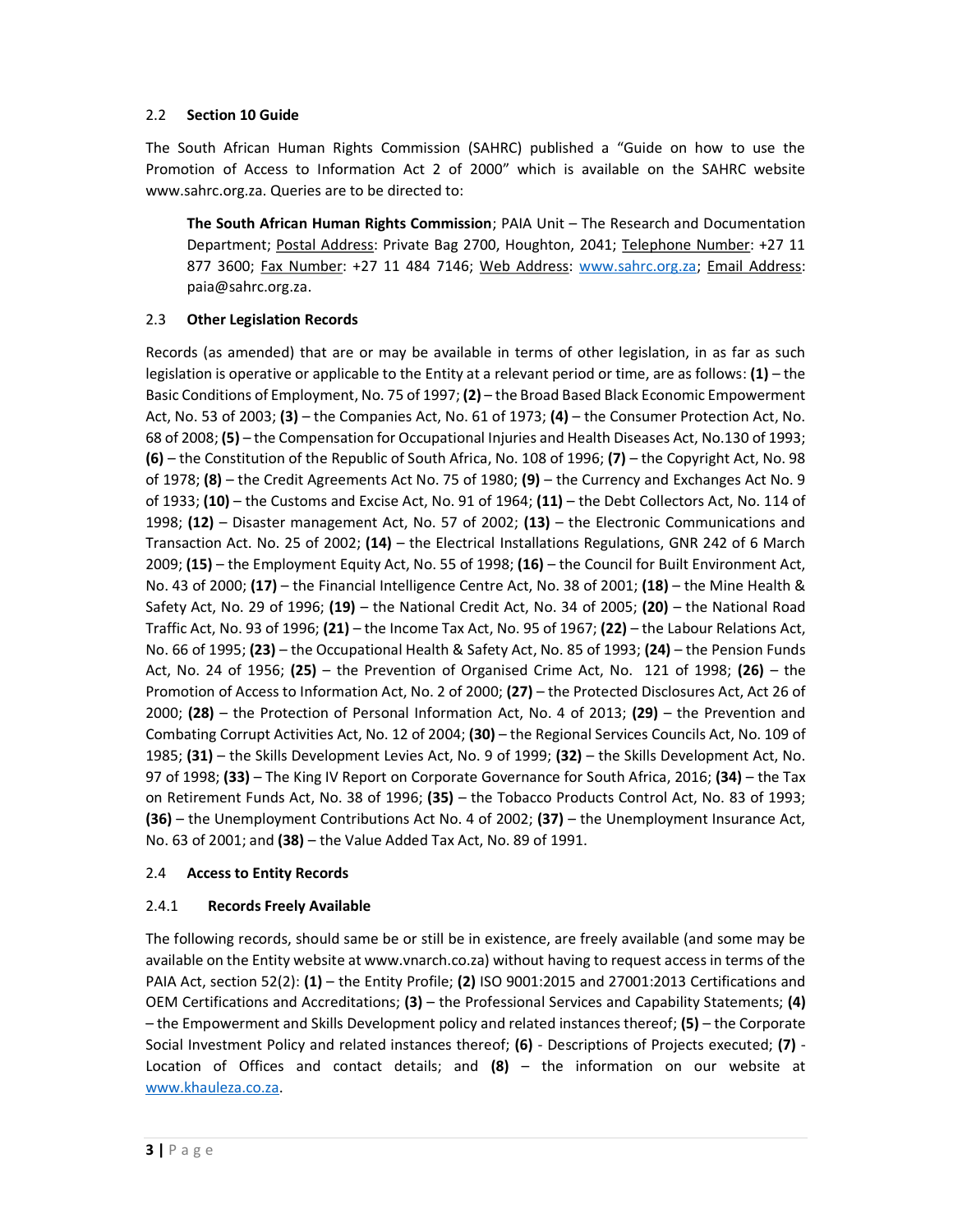## 2.4.2 Records that may be requested

The following records may be requested based on, subject to and in accordance with the provisions of the relevant legislation or regulations:

- 2.4.2.1 Corporate Records:  $(1)$  Registers required in terms of the Companies Act;  $(2)$  Financial Records and Management Accounts; (3) – Audit Statements and Tax Records; (4) – Legal and Contractual Records;  $(5)$  – Corporate Policies and Procedures;  $(6)$  – Insurance Policies;  $(7)$  – Purchasing Records;  $(8)$  – Employee Records;  $(9)$  – Skills Development and Training Records;  $(10)$  – Pension Fund and Medical Aid Records; and  $(11)$  – Correspondence.
- 2.4.2.2 Operational Records:  $(1)$  Project Records;  $(2)$  Client Records;  $(3)$  Contracts;  $(4)$  Tenders; (5) – Project Plans, Reports, Designs, Drawings and Specifications; (6) – minutes and Correspondence;  $(7)$  – ISO Records;  $(8)$  – Time and Expense Records; and  $(8)$  – Billing Records.

## 2.4.3 Request Procedure

Form of Request:  $(1)$  – The Requester seeking information under PAIA must use the prescribed form (J752 Form C) to make the request for access to a record. This request must be made to the Information Officer. This request must be made to the address or electronic mail address of the body concerned [section 53(1)]. The Requester must provide sufficient detail on the request form to enable the Information Officer to identify the record and the Requester. The Requester should also indicate which form of access is required. The Requester should also indicate if any other manner is to be used to inform the Requester and state the necessary particulars to be so informed [section 53(2)(a) and (b) and (c)]. (2) – The Requester must identify the right that is sought to be exercised or to be protected and provide an explanation of why the requested record is required for the exercise or protection of that right [section 53(2)(d)]. (3) – If a request is made on behalf of another person, the Requester must then submit proof of the capacity in which the Requester is making the request to the satisfaction of the Information Officer [section 53(2)(f)].

Fees:  $(1)$  – A Requester who seeks access to a record containing PI about the Requester is not required to pay the request fee. Every other Requester, who is not a personal requester, must pay the required request fee.  $(2)$  – The Information Officer will notify the Requester (other than a personal requester) by notice, requiring the Requester to pay the prescribed fee (if any) before further processing the request [section 54(1)]. (3) – The fee that the Requester must pay to a private body is R50 (listed in the Guide referred to in Section 2.2 above). The Requester may lodge an application to the court against the tender or payment of the request fee [section 54(3)(b)]. (4) – After the Information Officer has made a decision on the request, the Requester will be notified in the required form and, should the request be granted then a further access fee must be paid for the search, reproduction, preparation and for any time that has exceeded the prescribed hours to search and prepare the record for disclosure [section 54(6)].

# 2.5 Matters regarding and in terms of POPIA (references are to sections in POPIA)

2.5.1 Section 13 – PI may only be collected for specific, explicitly defined and lawful purposes and the Data subject, as defined in POPIA, must be aware of the purpose for which the information is being collected.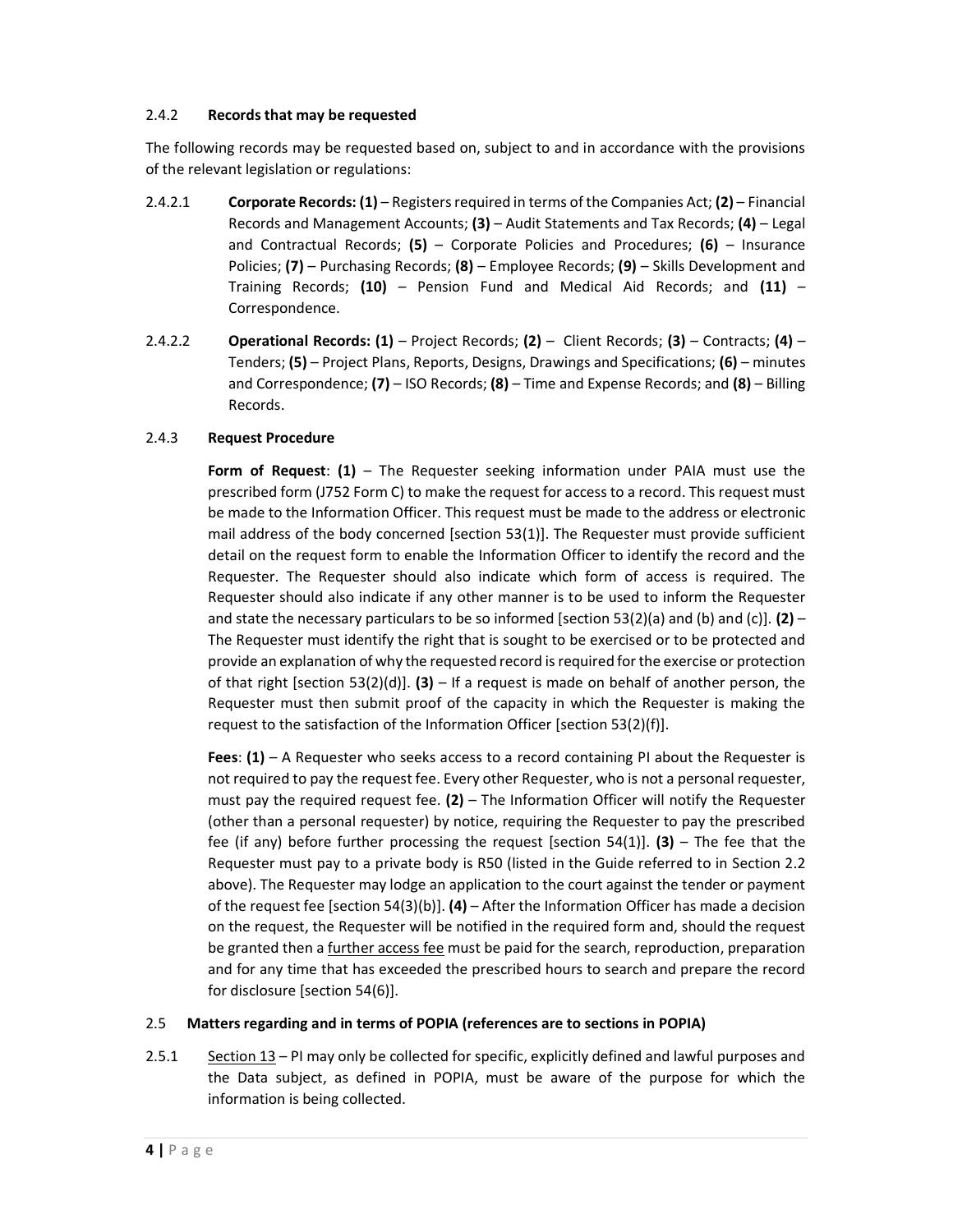- 2.5.2 Section 14 Should PI no longer be needed for the specific purpose it must, unless its retention is legally required or allowed, allowed by contract or consent of the Data subject, be destroyed in a manner that prevents reconstruction. The Entity may retain PI, provided that it employs safeguards preventing use for any other purpose, for historical, statistical or research purposes and must retain same as required by all applicable legislation.
- 2.5.3 Section 15 PI can only be used for the purpose for which it has been collected.
- 2.5.4 PI will only be transferred across borders due to hosted cloud storage services and then only in terms of the provisions of POPIA and the Entity will require that such service provider is contractually bound to ensure that:  $(1)$  – the country to which transfer occurs has the necessary legislative framework to ensure protection of the PI;  $(2)$  – there exists the necessary contractual framework between the service provider and third parties; and (3) – processes are implemented that meet industry or general standards of security, procedure and documentation (in as far as same may exist).
- 2.5.5 The Entity will use reasonable efforts in respect of security measures which may include virus protection, software updates, password controls, malware protection and physical security.
- 2.5.6 As an indication PI may and can be used for meeting contractual obligations, criminal record checks, keeping of records and accounts, employment application processes, credit worthiness checks, security clearance procedures, access control and physical security protocols and processes, statistical analysis for business information purposes, registering and attending to complaints, human resource processes and administration and tender process requirements.
- 2.5.7 The following PI, not intended as an exhaustive list, may be held by the Entity in respect of persons such as, again not intended as an exhaustive list, employees, directors, shareholders, clients, suppliers, service providers, contractors, distributors and value-added resellers:

 identity number, race, language, financial Information, gender, telephone numbers, physical and postal addresses, banking details and account number, biometric data, credit check information as received, date of birth, educational information, employment history, marital status, email addresses, contact details, bank account numbers, SAPS clearance information received, next of kin details, medical records, first and last names of contact persons medical records, name of business or legal entity and registration number if relevant, entity VAT number; CIPC documentation, financial information; ISO Certifications; SARS and tax related information, skills certifications and OHS training records and documentation.

2.5.8 The Entity may share or supply PI with recipients such as:

 employees and representatives of the Entity, hosting partners, shareholders, clients, contractors, suppliers, vendors agents, entities involved in due diligence and/or reviews and/or audits and/or investigations and/or research and/or consulting to the Entity, third-party verification services, pension and/or provident and/or group risk Funds, collection agencies, sheriff of the court, regulatory, statutory or governments bodies, banks, insurance and other financial institutions.

# 2.6 Other Information

The Minister of Justice and Constitutional Development has not made any regulations in this regard.